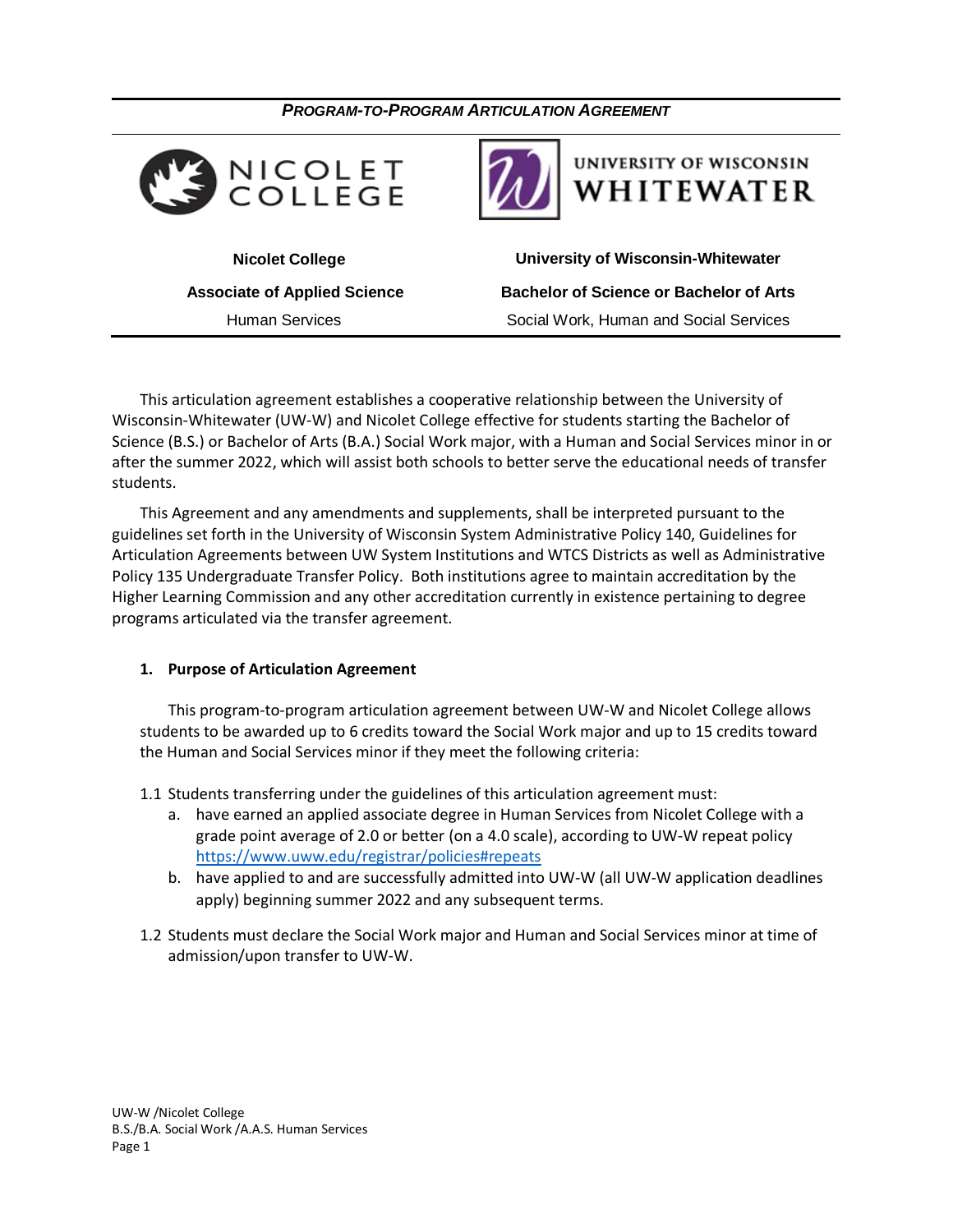



## UNIVERSITY OF WISCONSIN WHITEWATER

Human Services **Social Work, Human and Social Services** 

 **Nicolet College University of Wisconsin-Whitewater Associate of Applied Science Bachelor of Science or Bachelor of Arts**

**2. Program Articulation Table**

# **PROGRAM ARTICULATION TABLE Nicolet College University of Wisconsin-Whitewater** Program name **Human Services** Services Social Work Major & Human and Social Services Minor

|                                                     |                          | Minor                                                                                                |
|-----------------------------------------------------|--------------------------|------------------------------------------------------------------------------------------------------|
| Award Type (e.g., AAS)                              | Applied Associate Degree | Bachelor of Science or Bachelor of Arts                                                              |
| Credit Length                                       | 63                       | 120 Minimum Credits                                                                                  |
| Describe program admission<br>requirements (if any) |                          | 2.0 minimum gpa for admission; 2.5 gpa<br>required for Social Work Professional Program<br>admission |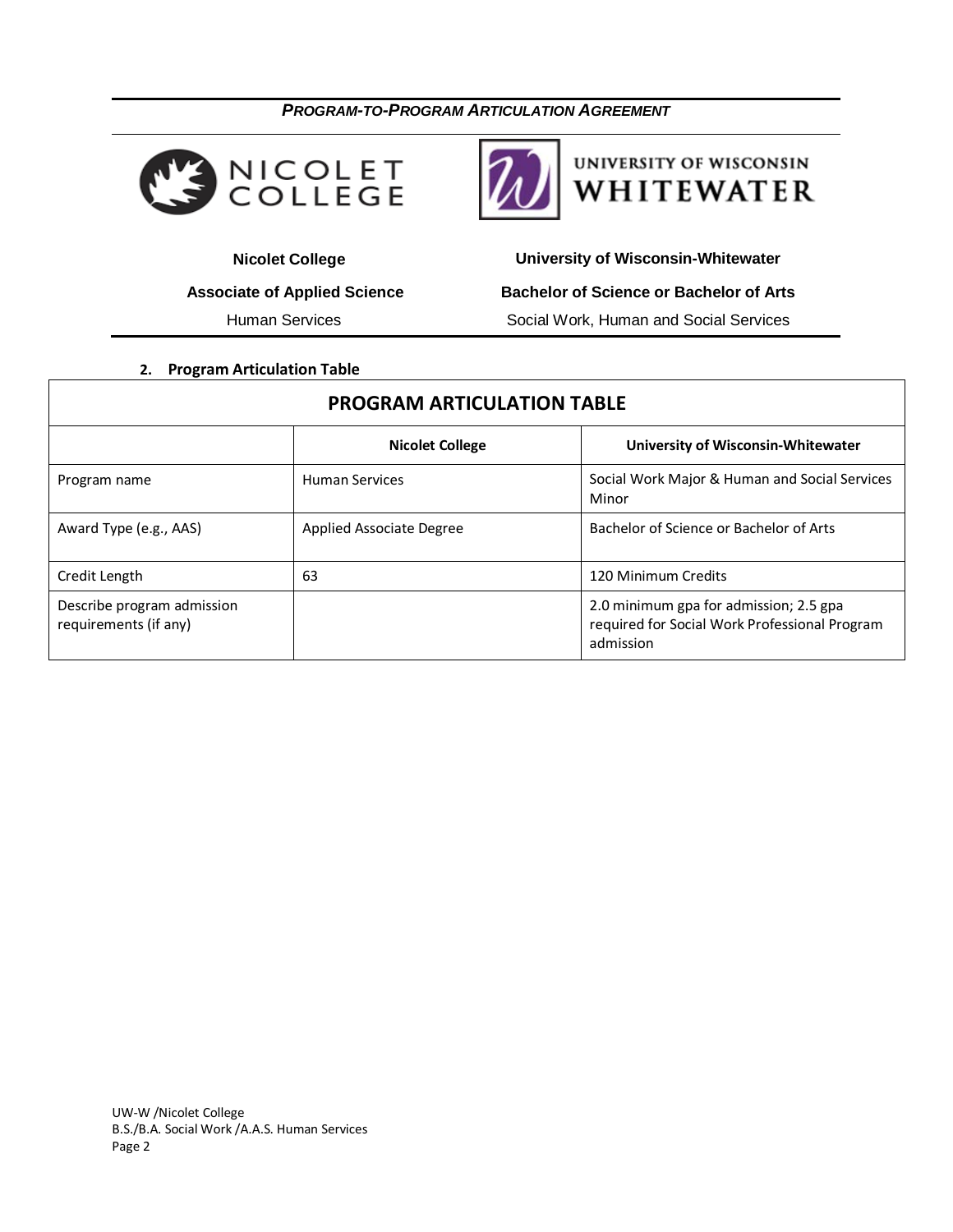



# UNIVERSITY OF WISCONSIN WHITEWATER

 **Nicolet College University of Wisconsin-Whitewater**

### **Associate of Applied Science Bachelor of Science or Bachelor of Arts**

Human Services Social Work, Human and Social Services

|                              |                                                   |            |         | <b>SECTION A - General Education</b>              |                                                                                        |                           |                    |                     |
|------------------------------|---------------------------------------------------|------------|---------|---------------------------------------------------|----------------------------------------------------------------------------------------|---------------------------|--------------------|---------------------|
|                              | <b>Nicolet College</b>                            |            |         |                                                   | <b>University of Wisconsin-Whitewater</b>                                              |                           |                    |                     |
| Course<br>Prefix &<br>Number | Course Name                                       | GE<br>Area | Credits | Course<br>Prefix &<br>Number                      | Course Name                                                                            | <b>GE</b><br>Area         | Credits<br>Applied | Equiv<br>Sub<br>Wav |
|                              | <b>General Education</b>                          |            |         |                                                   |                                                                                        |                           |                    |                     |
| 801-195                      | <b>Written Communication</b>                      |            | 3       | <b>ENGLISH</b><br>101                             | College Writing &<br>Reading                                                           |                           | 3                  |                     |
| 809-172                      | Introduction to Diversity Studies                 |            | 3       | <b>RACEETH</b><br>9999ED                          | Raceeth Elective                                                                       | GE/Diversity              | 3                  |                     |
| 809-198                      | Intro to Psychology                               |            | 3       | <b>PSYCH 211</b>                                  | Introductory<br>Psychology                                                             | GS                        | 3                  |                     |
| 801-197 OR<br>801-223        | <b>Technical Reporting OR</b><br>*English Comp II |            | 3       | <b>ENGLISH</b><br>999 OR<br><b>ENGLISH</b><br>102 | English Elective OR<br>Introduction to<br>College Writing,<br>Reading, and<br>Research |                           | 3                  |                     |
|                              |                                                   |            |         |                                                   |                                                                                        |                           |                    |                     |
|                              | <b>General Education Total</b>                    |            | 12      |                                                   |                                                                                        | <b>Section A Subtotal</b> | 12                 |                     |

**Special Notes, if any:** \*Preferred Course

1. General Education courses listed are part of Nicolet College A.A.S. Human Services Curriculum.

2. Additional General Education coursework required by UW-W is determined upon admission and based on all transferrable work from all institutions attended. View general education requirements here[: http://uww-public.courseleaf.com/undergraduate/general](http://uww-public.courseleaf.com/undergraduate/general-information/general-education/#requirementstext)[information/general-education/#requirementstext](http://uww-public.courseleaf.com/undergraduate/general-information/general-education/#requirementstext)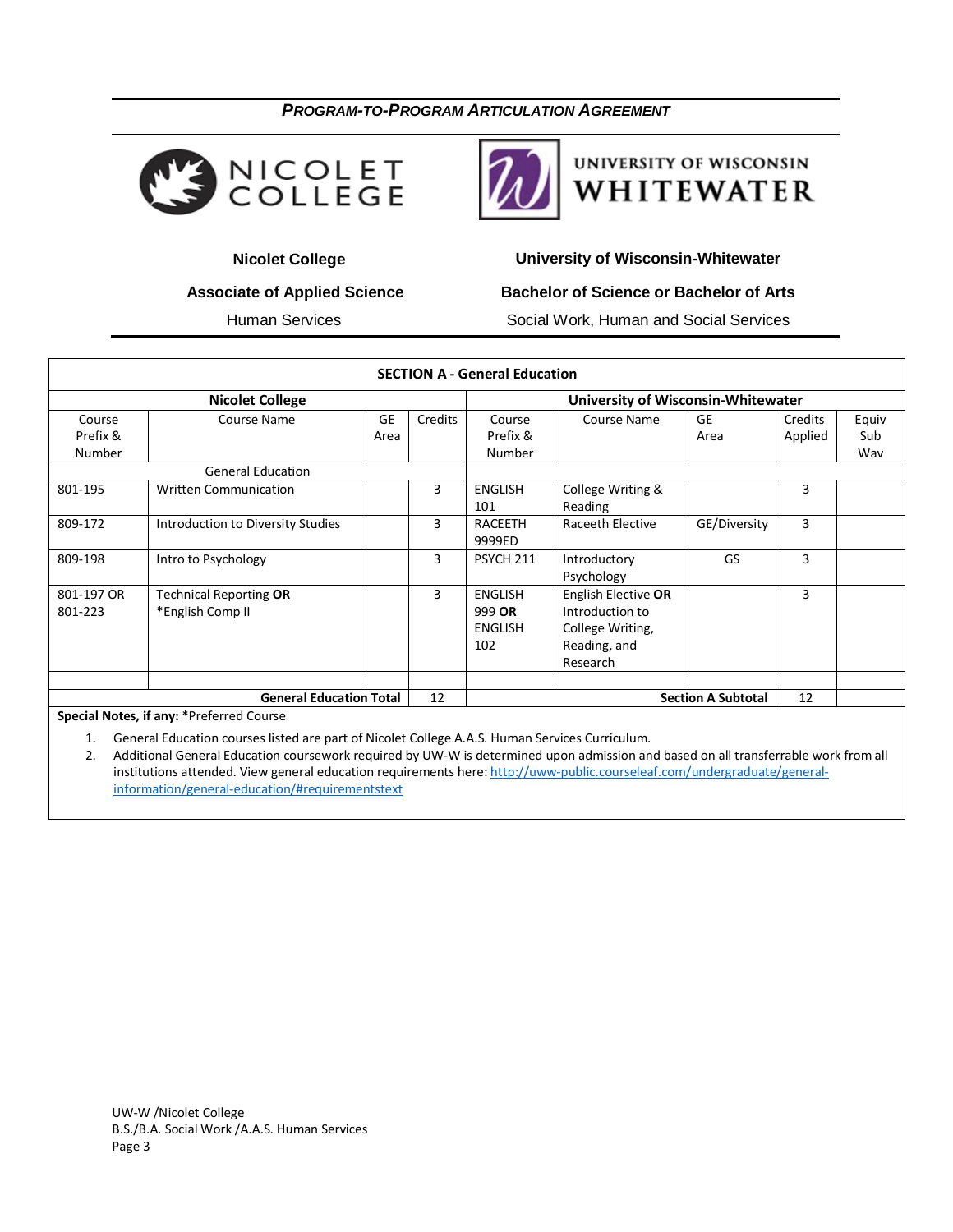



# **UNIVERSITY OF WISCONSIN** WHITEWATER

**Nicolet College Wisconsin-Whitewater** University of Wisconsin-Whitewater

## **Associate of Applied Science Bachelor of Science or Bachelor of Arts**

Human Services **Social Work, Human and Social Services** 

|                                                      | SECTION B - Major, Minor, Concentration, Emphasis, Electives or Other |    |                                                                                                                                                                                                    |                                              |    |  |
|------------------------------------------------------|-----------------------------------------------------------------------|----|----------------------------------------------------------------------------------------------------------------------------------------------------------------------------------------------------|----------------------------------------------|----|--|
| <b>Nicolet College</b>                               |                                                                       |    | <b>University of Wisconsin-Whitewater</b>                                                                                                                                                          |                                              |    |  |
|                                                      | Courses Applied to Minor-Choose 15 credits from the following:        |    |                                                                                                                                                                                                    | <b>Courses Applied to Minor</b>              |    |  |
| 520-105                                              | <b>Boundaries and Ethics</b>                                          | 3  |                                                                                                                                                                                                    |                                              |    |  |
| 520-106                                              | <b>Methods in Social Casework</b>                                     | 3  |                                                                                                                                                                                                    |                                              |    |  |
| 550-110                                              | <b>Understanding Addiction</b>                                        | 3  | 15 credits from Nicolet College will be applied in a block toward the<br>completion of the UW-W Human and Social Services minor<br>*UW-W Human and Social Services minor requires 21 credits total |                                              |    |  |
| 520-100                                              | Introduction to Counseling                                            | 3  |                                                                                                                                                                                                    |                                              |    |  |
| 550-120                                              | Introduction to AODA Profession                                       | 3  |                                                                                                                                                                                                    |                                              |    |  |
| 520-150                                              | <b>Special Populations</b>                                            | 3  |                                                                                                                                                                                                    |                                              |    |  |
|                                                      |                                                                       |    |                                                                                                                                                                                                    |                                              |    |  |
|                                                      | <b>Course(s) Applied to Major:</b>                                    |    |                                                                                                                                                                                                    | <b>Course(s) Applied to Major:</b>           |    |  |
| 809-188                                              | Developmental Psych                                                   | 3  | SOCWORK 311                                                                                                                                                                                        | Human Behavior and the Social<br>Environment | 3  |  |
| 520-101                                              | Introduction to Human Services                                        | 3  | SOCWORK 102                                                                                                                                                                                        | Introduction to Social Welfare               | 3  |  |
|                                                      |                                                                       |    |                                                                                                                                                                                                    |                                              |    |  |
| Major, Minor, Emphasis, Unrestricted Electives Total |                                                                       | 21 | <b>Section B Subtotal</b><br>21                                                                                                                                                                    |                                              |    |  |
| <b>General Studies Requirements (Section A)</b>      |                                                                       | 12 | <b>Section A Subtotal</b>                                                                                                                                                                          |                                              | 12 |  |
|                                                      |                                                                       |    | <b>Total Technical College Credits Applied</b>                                                                                                                                                     |                                              | 33 |  |
| Special Notes, if any:                               |                                                                       |    |                                                                                                                                                                                                    |                                              |    |  |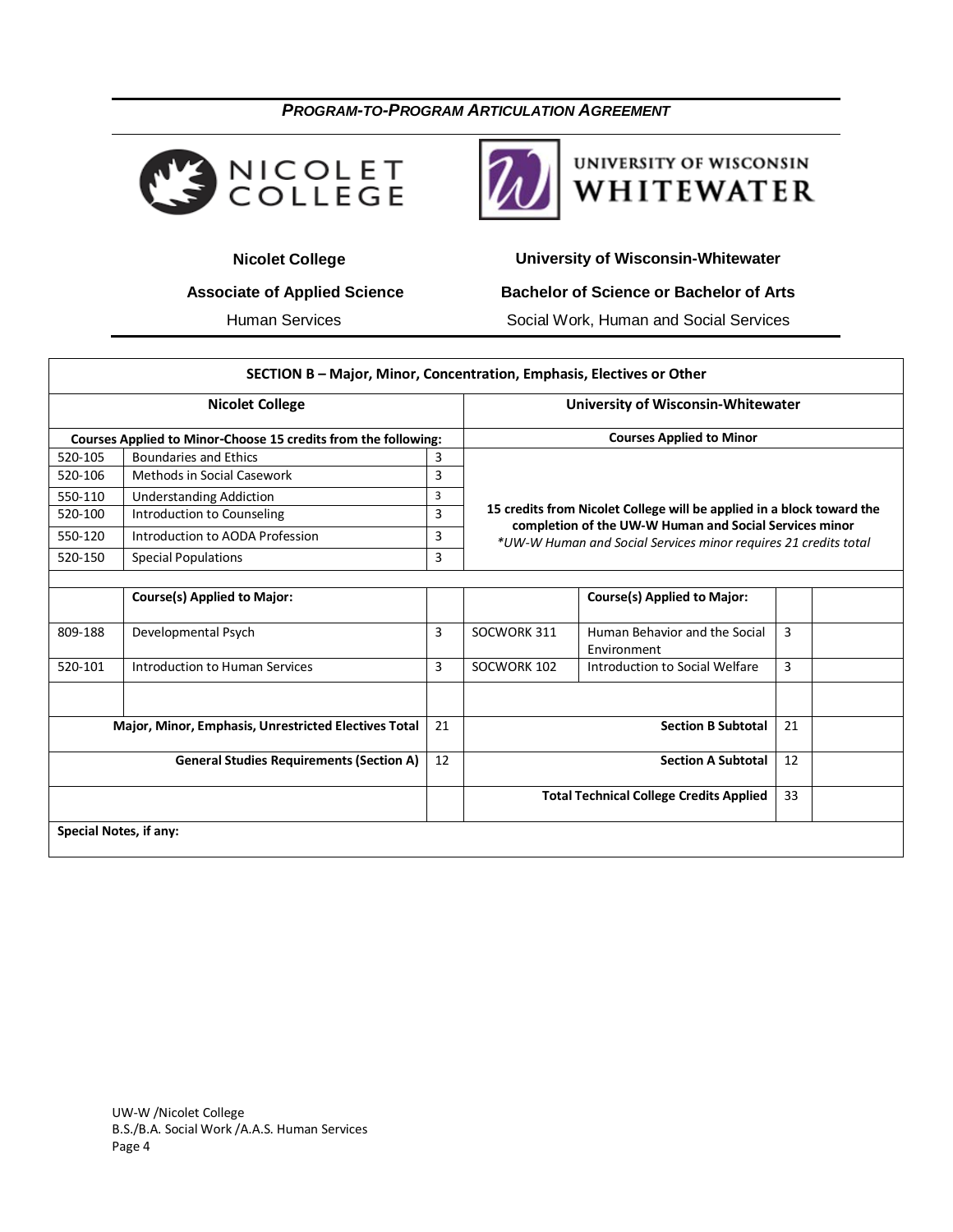



# **UNIVERSITY OF WISCONSIN** WHITEWATER

## **Nicolet College Wisconsin-Whitewater** University of Wisconsin-Whitewater

## **Associate of Applied Science Bachelor of Science or Bachelor of Arts**

Human Services **Social Work, Human and Social Services** 

| SECTION C - Remaining Social Work Major and Human and Social Services Minor Courses at UW-Whitewater                            |                                                                                                            |                  |                              |                                                                 |                  |  |  |  |
|---------------------------------------------------------------------------------------------------------------------------------|------------------------------------------------------------------------------------------------------------|------------------|------------------------------|-----------------------------------------------------------------|------------------|--|--|--|
| Major Requirements - 37 units, 2.25 GPA in the major and grades of C or better in all major courses are required for graduation |                                                                                                            |                  |                              |                                                                 |                  |  |  |  |
| Nicolet College<br>Equivalent (if<br>applicable)                                                                                | Nicolet College Course Name                                                                                | Credit<br>Amount | <b>UW-W Course</b><br>Number | <b>UW-W Course Name</b>                                         | Credit<br>Amount |  |  |  |
| No equivalent                                                                                                                   |                                                                                                            |                  | SOCWORK 101                  | Introduction to the Social Work Profession                      | $\mathbf{1}$     |  |  |  |
| Social Work Professional Training Program Course Requirements (admission required):                                             |                                                                                                            |                  |                              |                                                                 |                  |  |  |  |
|                                                                                                                                 |                                                                                                            |                  | SOCWORK 371                  | Practice I: Social Work with Individuals                        | 3                |  |  |  |
|                                                                                                                                 |                                                                                                            |                  | SOCWORK 372                  | Practice II: Social Work with Families and<br>Groups            | 3                |  |  |  |
|                                                                                                                                 |                                                                                                            |                  | SOCWORK 462                  | Social Welfare Policy                                           | 3                |  |  |  |
|                                                                                                                                 |                                                                                                            |                  | SOCWORK 402                  | Social Work Research                                            | 4                |  |  |  |
|                                                                                                                                 |                                                                                                            |                  | SOCWORK 473                  | Practice III: Social Work with Organizations<br>and Communities | 3                |  |  |  |
|                                                                                                                                 |                                                                                                            |                  | SOCWORK 489                  | Senior Seminar in Social Work                                   | $\mathbf{1}$     |  |  |  |
|                                                                                                                                 |                                                                                                            |                  | SOCWORK 493                  | Social Work Experience                                          | 12               |  |  |  |
| <b>Unique Requirements:</b>                                                                                                     |                                                                                                            |                  |                              |                                                                 |                  |  |  |  |
| 803-227                                                                                                                         | Introduction to American<br>Government                                                                     | 3                | POLISCI 141                  | <b>American Government and Politics</b>                         | 3                |  |  |  |
|                                                                                                                                 | Select one of the following (transfer students may substitute another department approved Biology course): |                  |                              |                                                                 |                  |  |  |  |
| 806-201 OR                                                                                                                      | <b>General Biology</b>                                                                                     | $4 - 5$          | <b>BIOLOGY 120</b>           | <b>Biological Foundations Or</b>                                | $4 - 5$          |  |  |  |
| 806-209                                                                                                                         | <b>General Botany</b>                                                                                      |                  | OR BIOLOGY 141               | <b>Introductory Biology I</b>                                   |                  |  |  |  |
| Minor Requirements - 21 Credits Required (6 credits remaining)                                                                  |                                                                                                            |                  |                              |                                                                 |                  |  |  |  |
| Special Notes, if any:                                                                                                          |                                                                                                            |                  |                              |                                                                 |                  |  |  |  |

UW-W /Nicolet College B.S./B.A. Social Work /A.A.S. Human Services Page 5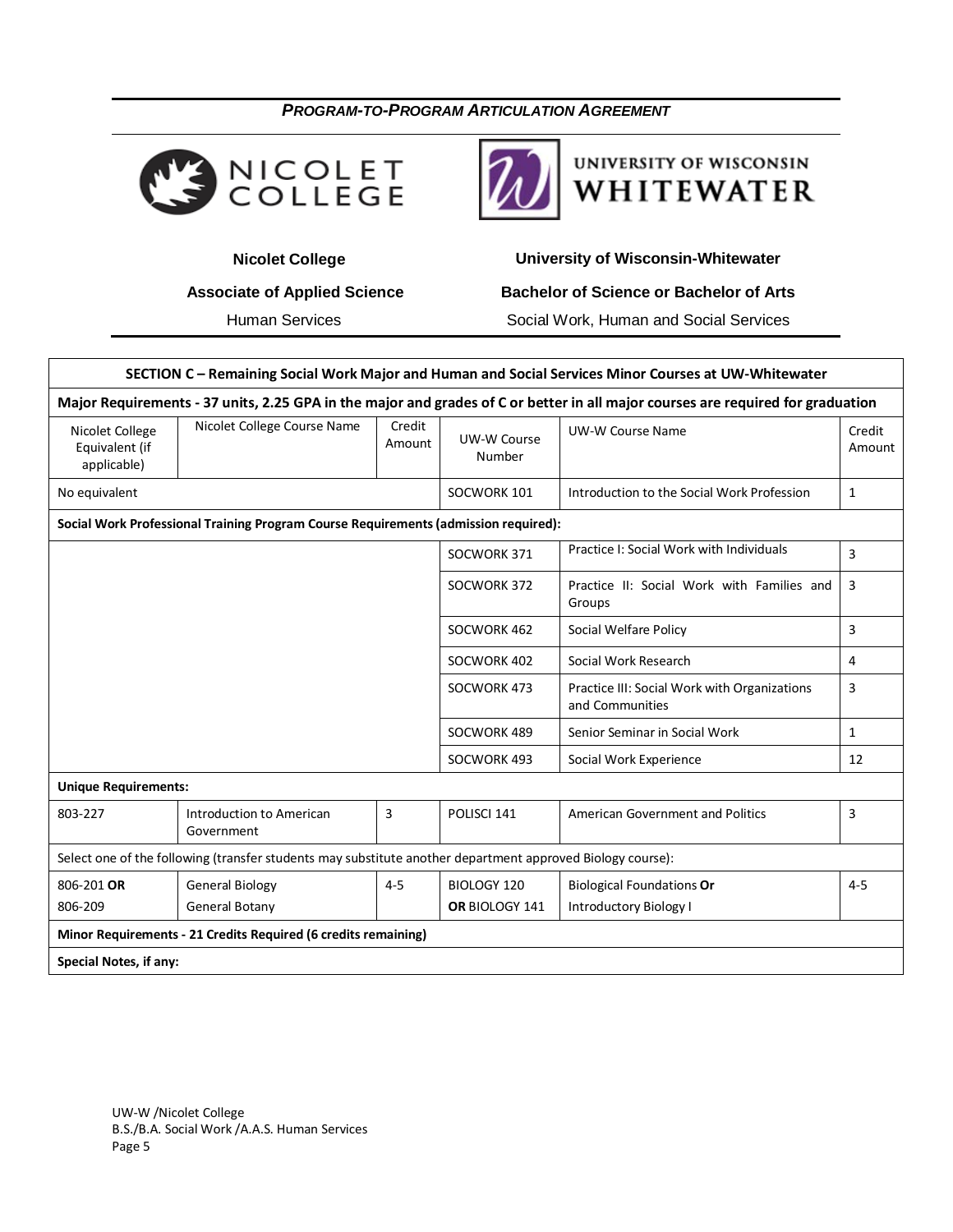



# **UNIVERSITY OF WISCONSIN** WHITEWATER

 **Nicolet College University of Wisconsin-Whitewater Associate of Applied Science Bachelor of Science or Bachelor of Arts** Human Services Social Work, Human and Social Services

### **3. University/General Education Requirements**

- 3.1 The UW-W baccalaureate candidate must meet UW-W's general education and graduation requirements: [http://uww-public.courseleaf.com/undergraduate/general-information/general](http://uww-public.courseleaf.com/undergraduate/general-information/general-education/#requirementstext)[education/#requirementstext](http://uww-public.courseleaf.com/undergraduate/general-information/general-education/#requirementstext)
- 3.2 The UW-W baccalaureate candidate must meet the B.A. or B.S. requirements for the College of Letters and Sciences: [http://uww-public.courseleaf.com/undergraduate/letters](http://uww-public.courseleaf.com/undergraduate/letters-sciences/#degreerequirementstext)[sciences/#degreerequirementstext](http://uww-public.courseleaf.com/undergraduate/letters-sciences/#degreerequirementstext)
- 3.3 Elective courses taken or substituted at the sending institution and sending program not listed in this agreement will be reviewed on a case-by-case basis and determined how they may apply to the degree at the receiving institution.
	- 3.3.1 Entering students may apply general education credits toward satisfying UW-W general education requirements as specified in Transferology: <https://www.transferology.com/school/uww>
- 3.4 Regardless of major, a minimum of 25% of the major course units and 25% of the minor course units must be completed at UW-W.
	- 3.4.1 Students who transfer from Nicolet College under this articulation agreement must complete 6 credits toward the Human and Social Services minor at UW-W.
- 3.5 A minimum of 30 units of UW-W coursework is required to qualify for an undergraduate degree. At least 15 of these 30 units must be taken at UW-W immediately prior to graduation
- 3.6 The maximum number of credits that can be transferred from all two-year transfer institutions to UW-W is 72.

### **4. Additional Conditions**

- 4.1 Program-to-program transfer courses/credits are accepted only for the major and minor specified in this agreement. A change of major or minor invalidates these courses/credits for transfer unless they are approved within some other program-to-program articulation agreement for a different major/minor at UW-W.
- 4.2 Course equivalencies specified in this articulation agreement are subject to change in the event that the course curricula of relevant programs at Nicolet College or at UW-W undergo revision.
- 4.3 For students admitted from Nicolet College with a completed degree, the degree must be posted on an official transcript to receive credits from the agreement.
- 4.4 Review and renewal of this agreement will be made at appropriate intervals.
- 4.5 UW-W and Nicolet College agree to assist each other in appropriately promoting this agreement in their respective marketing materials, events, websites, and reports.

UW-W /Nicolet College B.S./B.A. Social Work /A.A.S. Human Services Page 6